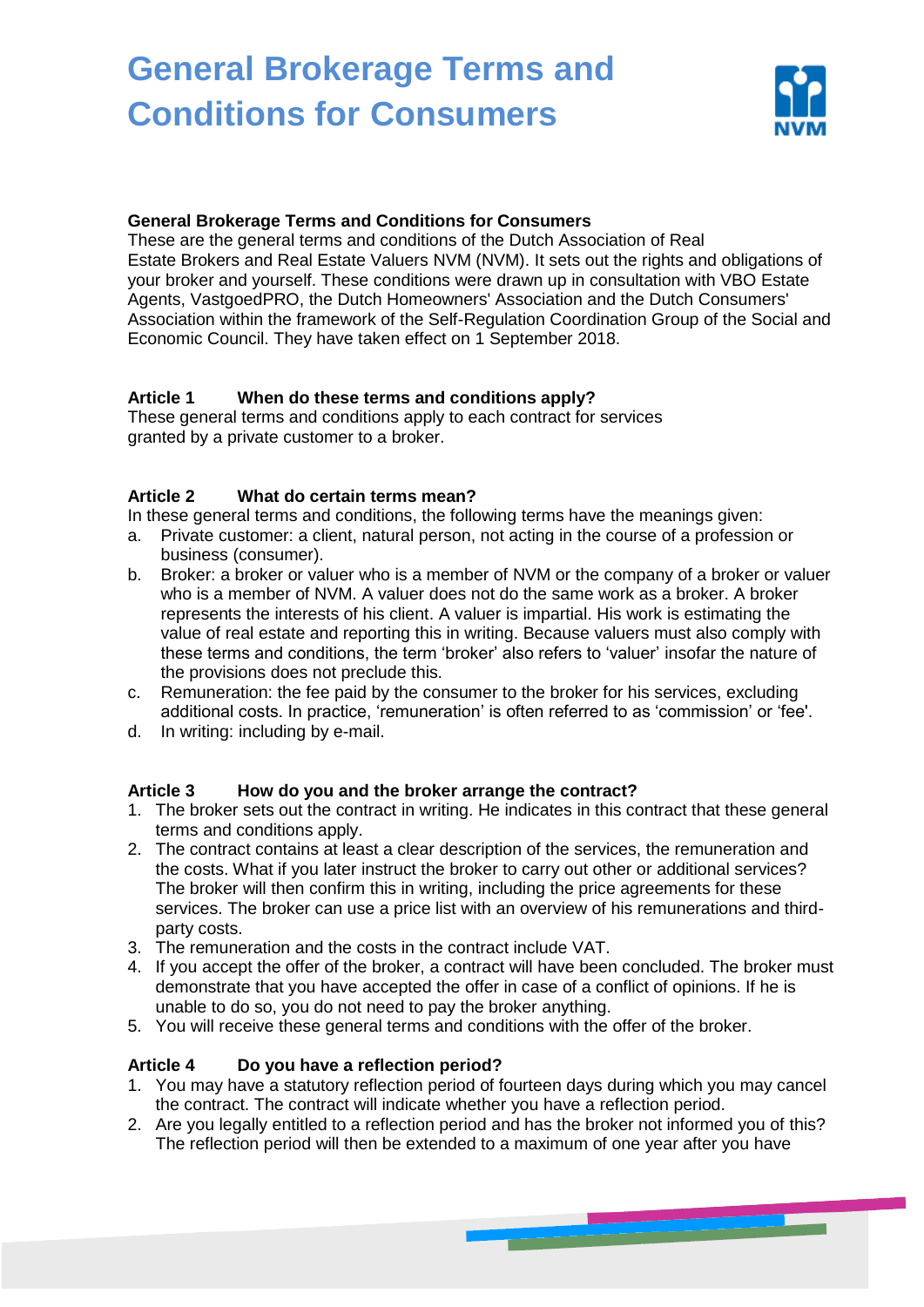

awarded the contract. What if you receive the information at a later date? You will have a reflection period of fourteen days from that date.

3. Do you want to dissolve the contract within the reflection period? You must inform the broker of this in writing within the reflection period. You can use the form provided by the broker for this purpose.

## **Article 5 What obligations does the broker have?**

- 1. The broker will carry out the contract with due care and expertise. He represents your interests in this respect.
- 2. The broker will regularly keep you informed of the progress.
- 3. The broker is required to adequately insure his liability for damage and loss and to maintain this insurance.
- 4. The broker will comply with the statutory provisions on the processing of personal data.
- 5. The broker may not represent both the seller and the buyer of the same object. Nor may the broker represent both the tenant and the landlord of the same object. If this is the case, the broker must consult his clients as soon as possible and suspend or terminate one of the contracts (refer to Article 15).
- 6. The broker may not conclude an agreement on your behalf if you have not given a written mandate for this.

### **Article 6 What are your obligations?**

- 1. You will give the broker all information he needs to carry out the contract.
- 2. Unless you agree otherwise in writing, you may not carry out any activities that may interfere with the implementation of the contract by the broker. For example, you may not make use of another broker.
- 3. You must enable the broker to carry out his obligations under the Dutch Money Laundering and Terrorist Financing (Prevention) Act and any other statutory obligations.
- 4. If your property or plot has been sold and the buyer invokes a resolutive or suspensive condition in the purchase agreement or dissolves it within the statutory reflection period, you must immediately inform the broker in writing.

#### **Article 7 What work will the broker carry out?**

- 1. The broker will carry out the work needed to implement the contract for the agreed remuneration. The contract concerns brokerage activities, valuation or the provision of other services.
- 2. All work agreed for the remuneration will be captured in writing as clear, comprehensible and specific as reasonably possible.
- 3. A brokerage contract will always include the following activities:
	- assessing the value of the immovable property;
	- giving advice on the (conduct of) negotiations;
	- conducting negotiations.
- 4. Unless expressly agreed otherwise in writing, the brokerage contract also at least includes the following activities: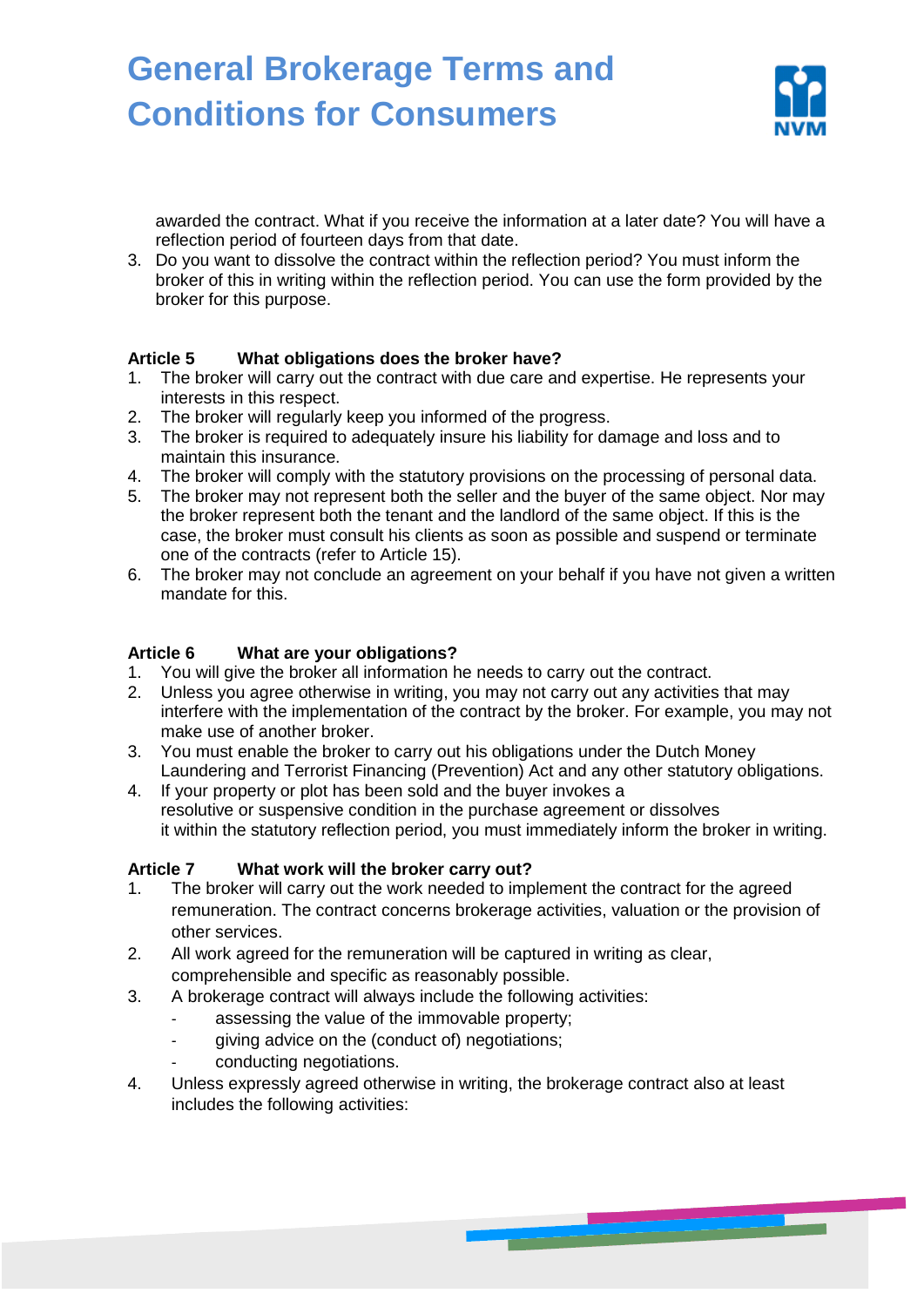

- carrying out the necessary promotional activities and providing the necessary promotional materials;
- collecting and requesting information on legal, tax, structural and other relevant aspects concerning the immovable property and giving advice on this if necessary;
- helping to obtain an energy label or energy performance certificate;
- arranging and supervising visits;
- giving advice on and drawing up the purchase or rental agreement;
- supervising the completion of sale/purchase and rental transactions.

### **Article 8 What special rules apply to a valuation?**

- 1. A valuation of immovable property concerns estimating the market value and capturing this value in a standard model report. You may need a valuation to apply for a mortgage, for example.
- 2. A valuation will be carried out in person by a registered valuer. In social and economic life, one must be able to rely on a valuation report. A valuation is therefore significantly different from a value estimate provided by a broker as referred to in Article 7.
- 3. The valuation report will contain the purpose for which the contract is awarded. The valuation report is not intended to be used for other purposes.
- 4. If multiple valuers are involved in a contract, they will draw up a valuation report together. If they cannot agree on the contents of the valuation report, they will discuss this with you. Depending on the agreements, they may hire an additional valuer to draw up a valuation report or issue a valuation report which sets out their own findings.
- 5. If multiple valuers have carried out the contract, you will receive an invoice for their remuneration and costs from each of them, unless you have agreed otherwise.

#### **Article 9 When has the broker completed the contract?**

- 1. Unless you have agreed otherwise, the following applies:
	- The broker has completed the contract once the agreed performance has been delivered.
	- A brokerage contract will have been completed once the purchase or rental agreement has been signed by both parties. The broker must still assist you with the completion of the agreement.
	- A brokerage contract will also have been completed if during the term of the contract a purchase or rental agreement has been concluded which is not the result of the services provided by the broker. The contract will not have been completed if you, as a buyer or tenant, buy or rent something outside of the scope of the contract.
- 2. Contracts concerning purchase or rental agreements that contain suspensive or resolutive conditions (including the statutory reflection period) will only be completed once the suspensive conditions have been met and the parties can no longer invoke a resolutive condition.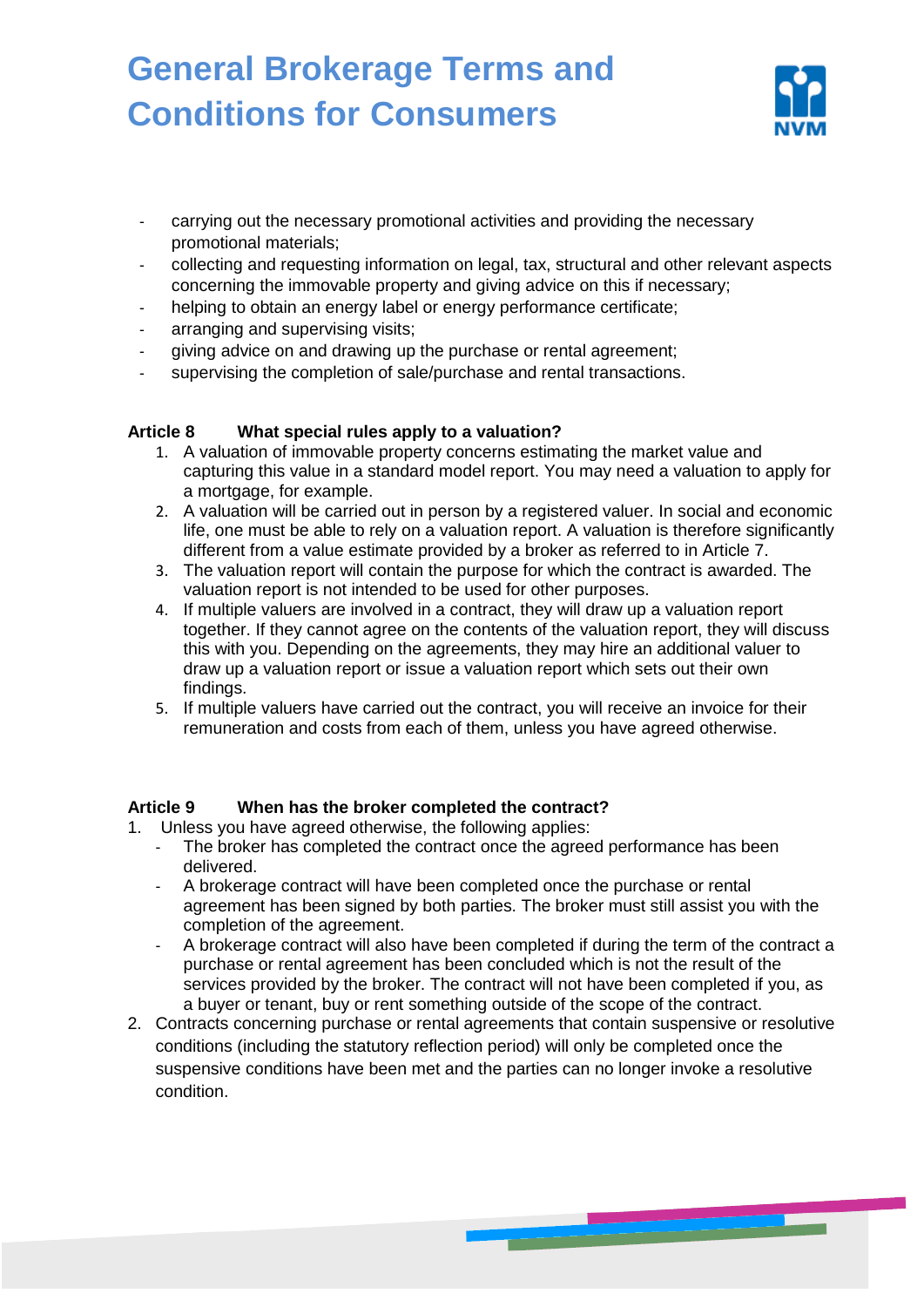

#### **Article 10 How is the remuneration calculated?**

- 1. You discuss the way to calculate the remuneration with the broker in advance. Is it a percentage of the purchase price, a fixed total amount, or an hourly rate? You capture this in the contract.
- 2. Unless agreed otherwise, the purchase price is the amount the buyer must pay to the seller. This amount does not include the costs of the transfer, such as transfer taxes, notarial fees and cadastral duties.
- 3. Additional agreements are often needed in special cases. Unless otherwise agreed, the purchase price will consist of: If VAT is due on the purchase price: the amount including VAT. In case of new construction: the purchase and contract price jointly, including VAT. In case of a long-term ground lease and/or building and planting rights: the amount agreed on by the buyer and the seller, plus an amount equal to ten times the periodic annual payment.
- 4. If the remuneration is based on the rent, the rent means: the monthly rent paid by the tenant (including any movable properties included in the rent). You will then pay the remuneration based on an amount of 12 times the monthly rent. Any discounts on the rent are not included in the rent calculation. This applies unless you have agreed otherwise.
- 5. The remuneration for a valuation may not depend on the amount of the determined (market) value.

#### **Article 11 What costs will the broker charge?**

Besides the remuneration, the broker may also charge costs, for example, for advertisements. He will only charge these costs if you have accepted this in advance. Any agreements made will be captured in writing.

#### **Article 12 When will the broker be entitled to the remuneration and the costs incurred?**

- 1. Unless agreed otherwise:
	- a. the broker will only be entitled to the remuneration once the contract has been completed. You will pay the costs after they have been incurred by the broker.
	- b. you will only pay the remuneration for a brokerage contract concerning purchase or sale upon transfer of title before the civil-law notary.
	- c. you need not pay any interest over the period between the completion of the contract and the transfer of title.

- 2. The broker will send you a specified invoice with a reasonable payment period before you are required to make the payment.
- 3. Has the contract been awarded by more than one person? Each of you will be jointly and severally liable to pay the remuneration and the costs.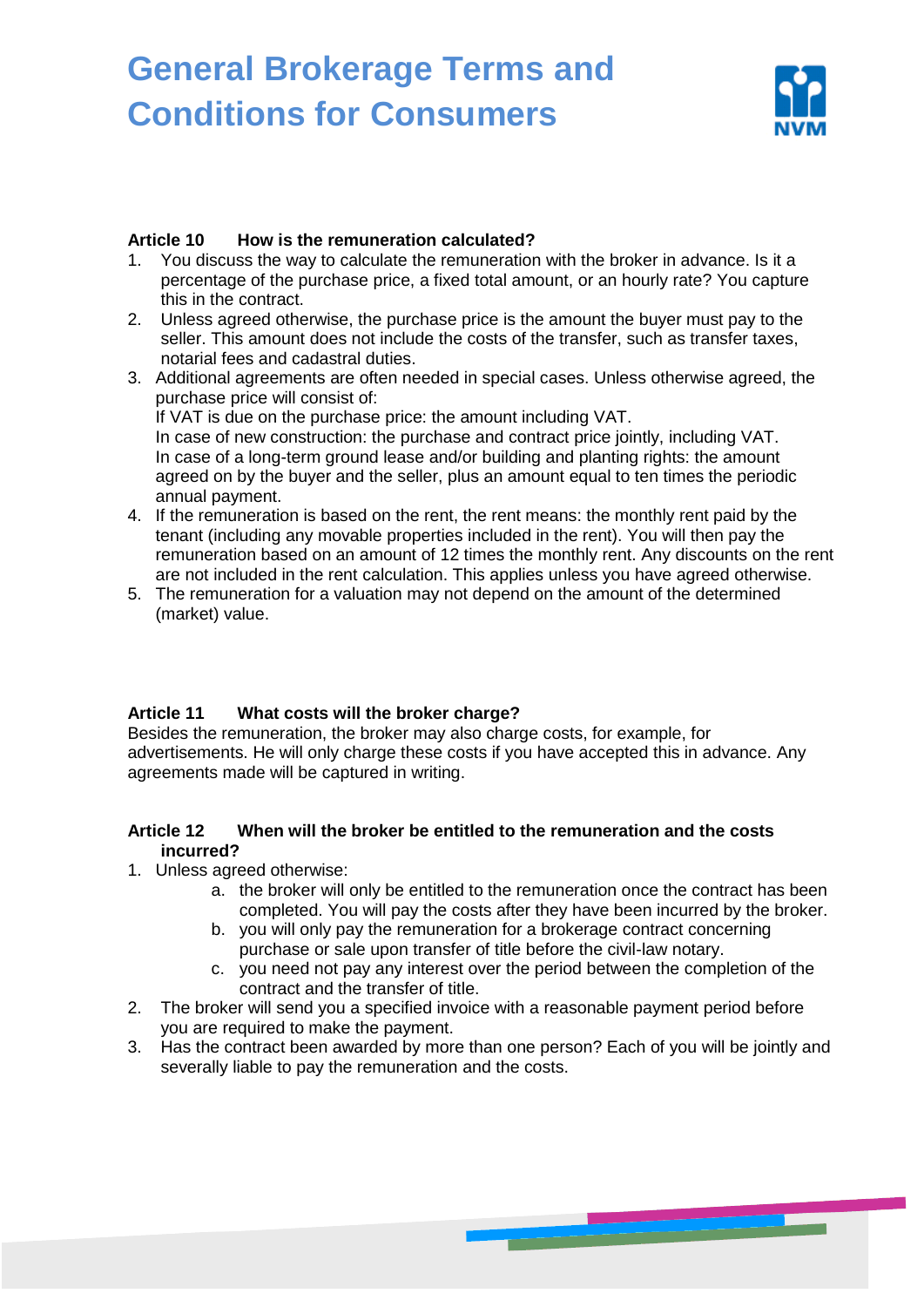

#### **Article 13 What will the broker do if you do not pay in time?**

- 1. If you do not pay in time, the broker will send you a payment reminder. You will be given the opportunity to pay the amount within two weeks after receipt of the reminder.
- 2. What if you fail to pay within these two weeks? You will be in default and the broker may charge statutory interest.
- 3. After these two weeks, the broker may collect the outstanding amount, or outsource this collection. The related costs (e.g. collection costs) will be at your expense, unless the court or disputes committee decides otherwise. These costs are, however, subject to statutory limits.

#### **Article 14 Are you allowed to cancel the contract?**

- 1. You may always cancel the contract, preferably in writing. No notice period applies in this respect.
- 2. Has the contract been awarded by two or more persons? The contract can then only be cancelled jointly by these clients.
- 3. If the contract is cancelled, the broker is entitled to reimbursement of the agreed costs insofar as they have been incurred. The broker is not entitled to part of the remuneration, unless it has been agreed otherwise in the contract or if it is set out otherwise in Article 19.
- 4. You will not be required to compensate for any loss suffered by the broker due to the cancellation.

## **Article 15 Is the broker allowed to cancel the contract?**

- 1. The broker may only cancel the contract if he has important reasons for doing so. An important reason will at least be:
	- If the broker would otherwise work for both the buyer and the seller (or both the tenant and the landlord) (refer to Article 5(5)); or
	- A serious disruption of the relationship between the broker and yourself.
	- The broker will inform you in writing if he cancels the contract.
- 2. You will not need to pay any remuneration to the broker if he cancels the contract. This may not be the case if Article 19 applies. You must, however, pay any costs incurred (if agreed), unless this is unreasonable.

#### **Article 16 What will happen if a concluded purchase or rental agreement is not executed?**

The brokerage contract may have been completed, the purchase or rental agreement may have been signed,

and the resolutive and suspensive conditions (including the statutory reflection period) may have expired. But if one of the parties does not cooperate with the execution, the purchase or rental agreement will not result in an actual transfer or, in case of rental, occupancy of the rented property. In this case, the broker is entitled to the agreed remuneration, unless you can demonstrate that the broker has failed in his performance and the purchase or rental agreement has not been executed as a result.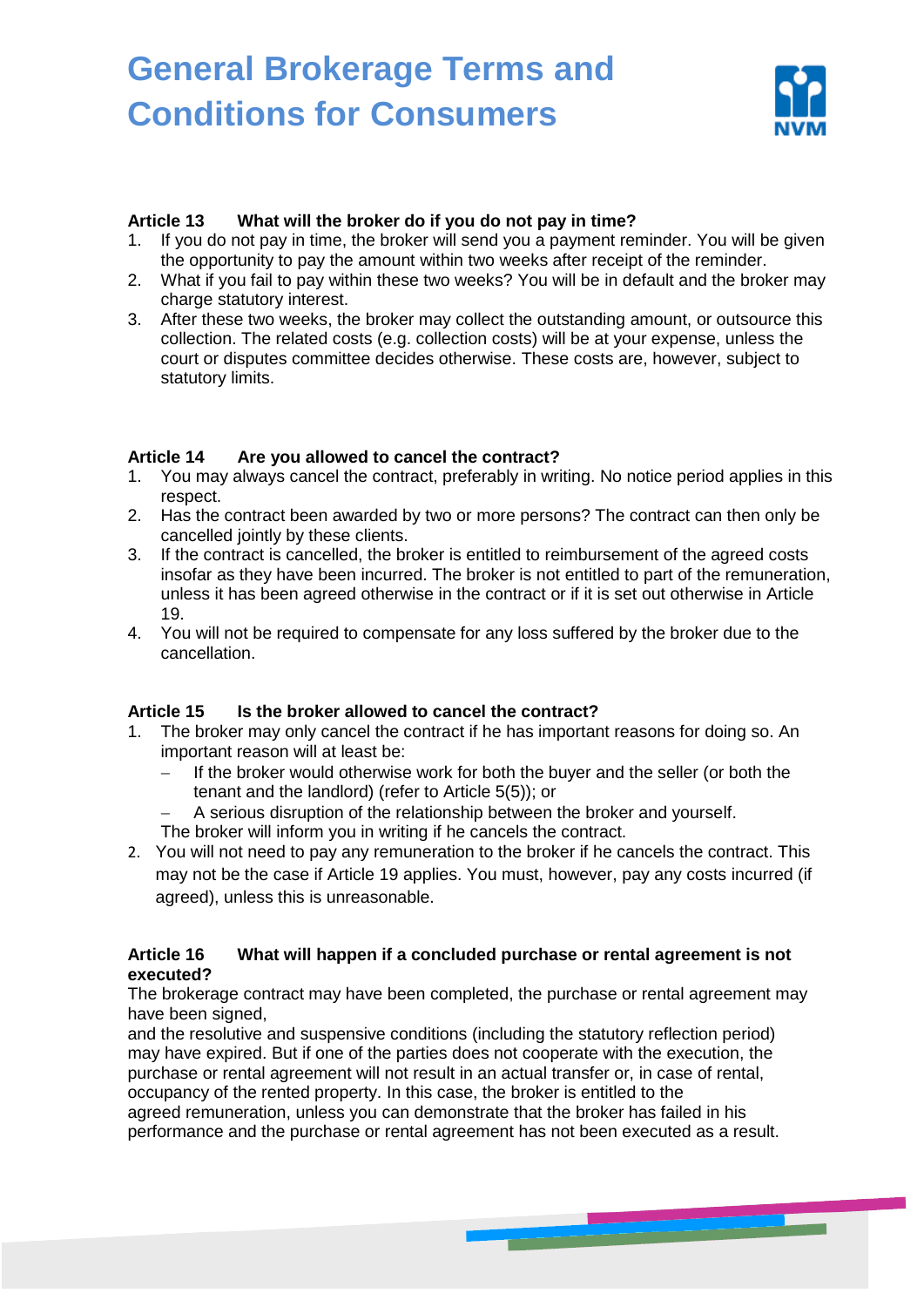

### **Article 17 What will happen if the immovable property is assigned to one of the owners, the partner or a third party?**

In some cases, a property (or other object) will be assigned to one of the owners, the spouse or partner while the brokerage contract concerning a sale is still in force. The contract will end as a result. If it has been agreed that the remuneration of the broker depends on the sale of the property, the remuneration will be calculated based on the value of the allocation. For example, if in case of a divorce (both partners own 50% of the house) one of the partners assigns his or her share to the other party, the fee will be calculated on 50% of the value of the house. This principle also applies if the owner donates part of the house to a third party. The broker and yourself can make other agreements about how the remuneration will be calculated in case of allocation.

### **Article 18 What happens if you pass away?**

- 1. If you are the only client, the contract will end once you pass away, unless your heirs want to maintain the contract.
- 2. If there are multiple clients, the contract will end once one of you passes away, unless the other clients wishes to maintain the contract.
- 3. If the contract ends due to the death of the client or one of the clients, Articles 14(3-4) will apply.

#### **Article 19 Do you still need to pay the remuneration to the broker after the termination of the contract?**

1. If a purchase or rental agreement is concluded after the termination of the brokerage contract, the following applies. You must pay the broker his remuneration if he demonstrates that this agreement has been concluded because of his services or that an agreement was not concluded because you have acted in violation of Article 6(2). The broker will then be entitled to the agreed remuneration or a reasonable part thereof, unless you have made other agreements.

## **Article 20 What will happen if you have a dispute with your broker?**

- 1. If you have a complaint about the conclusion or implementation of the contract, you must immediately report this complaint in writing to the broker.
- 2. Does the complaint not lead to a solution? In that case, you can submit the dispute to the Dutch Disputes Committee for Brokers (see [www.degeschillencommissie.nl\)](http://www.degeschillencommissie.nl/). You will have 12 months to do so (from the moment on which you have submitted your complaint to the broker). Does it concern a dispute on liability for damage or loss? In that case, the disputes committee will only be competent for damage or loss up to 10,000 euros.
- 3. A dispute will only be handled by the Disputes Committee if the consumer has first submitted his complaint to the broker with a complete and clear description.
- 4. The broker will be bound by the decision of the Disputes Committee.
- 5. You can also submit the dispute to the court instead of to the Disputes Committee. But you will not be able to rely on the industry guarantee in that case (refer to Article 21).

**CONTINUES OF REAL PROPERTY AND**